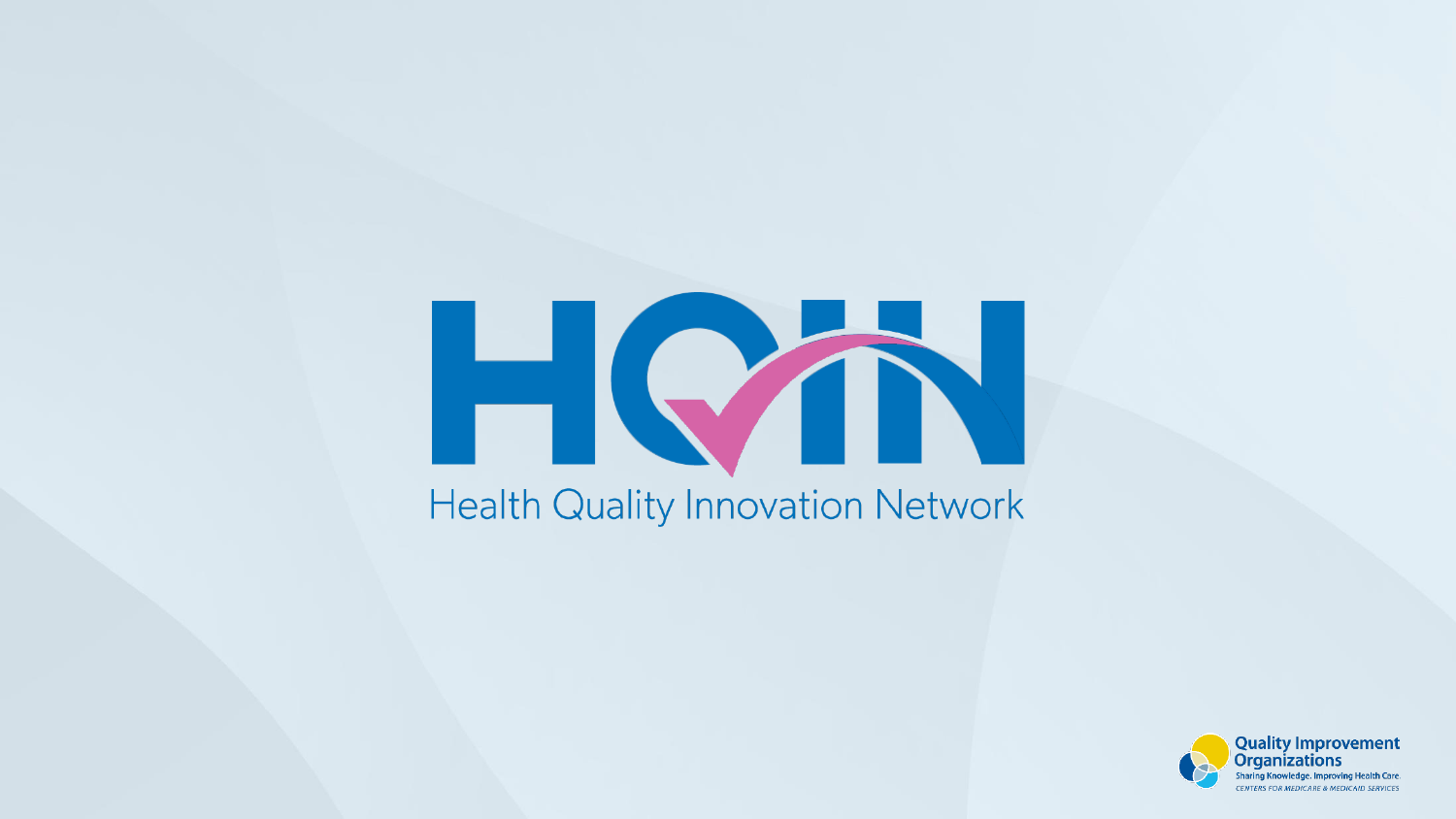

# Did You Connect the Dots? Medication Safety

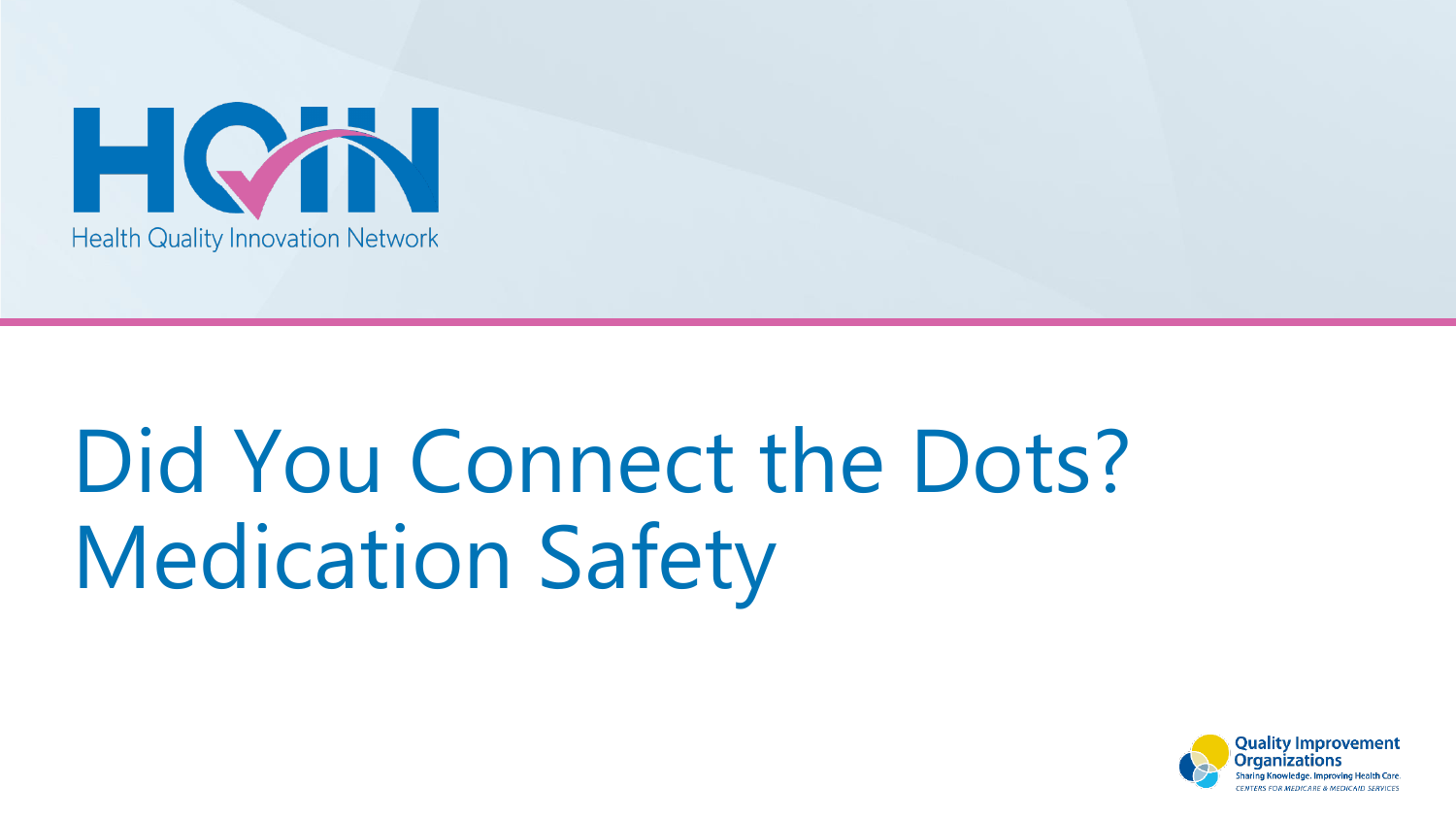

### **Health Quality Innovation Network**



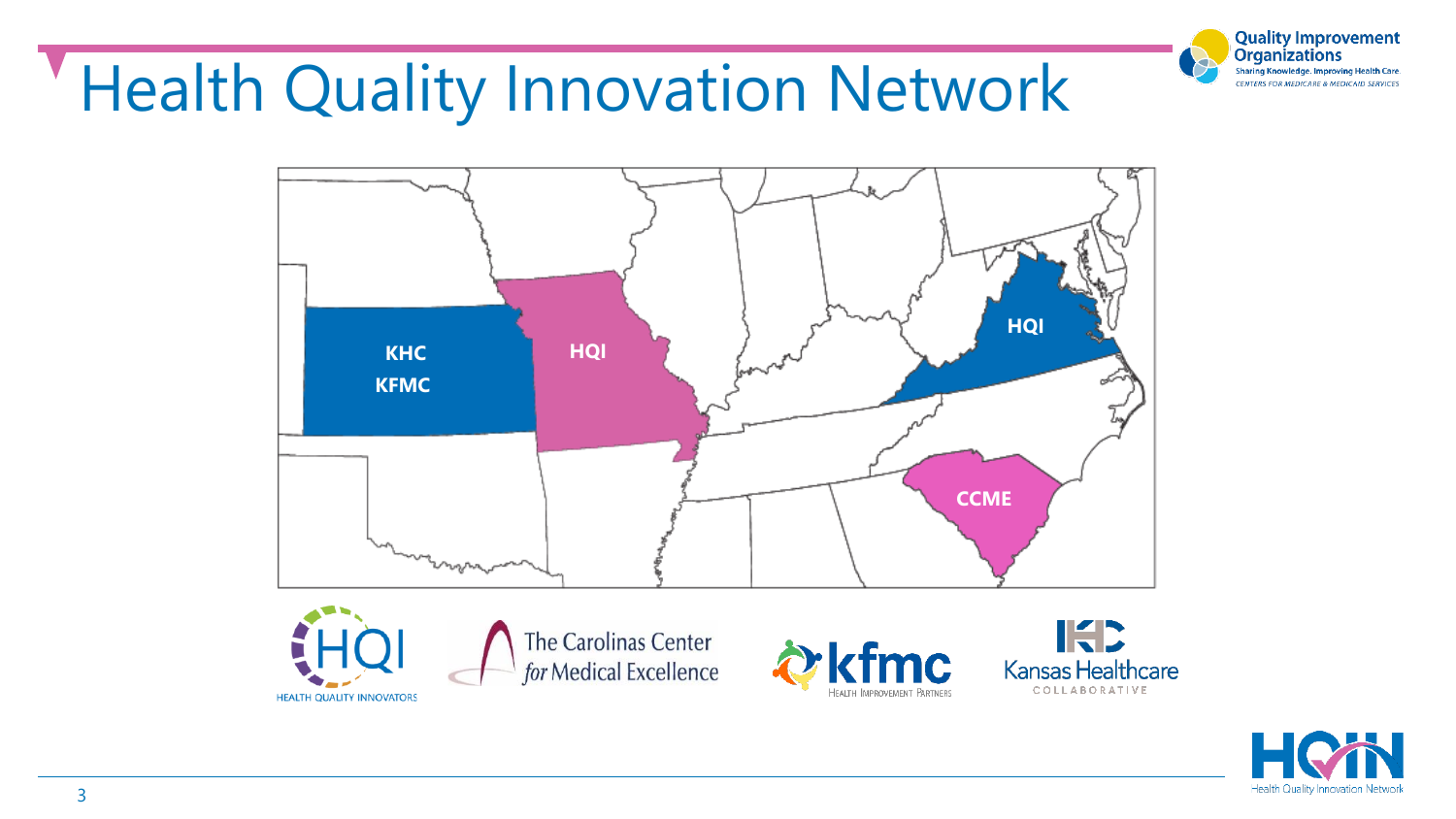

To ask a question, click on the **Q&A** icon.

**Raise your hand** if you want to verbally ask a question.

Resources from today's session will be posted in **Chat**.

You may adjust your audio by clicking **Audio Settings**.

You have been automatically muted with video turned off.

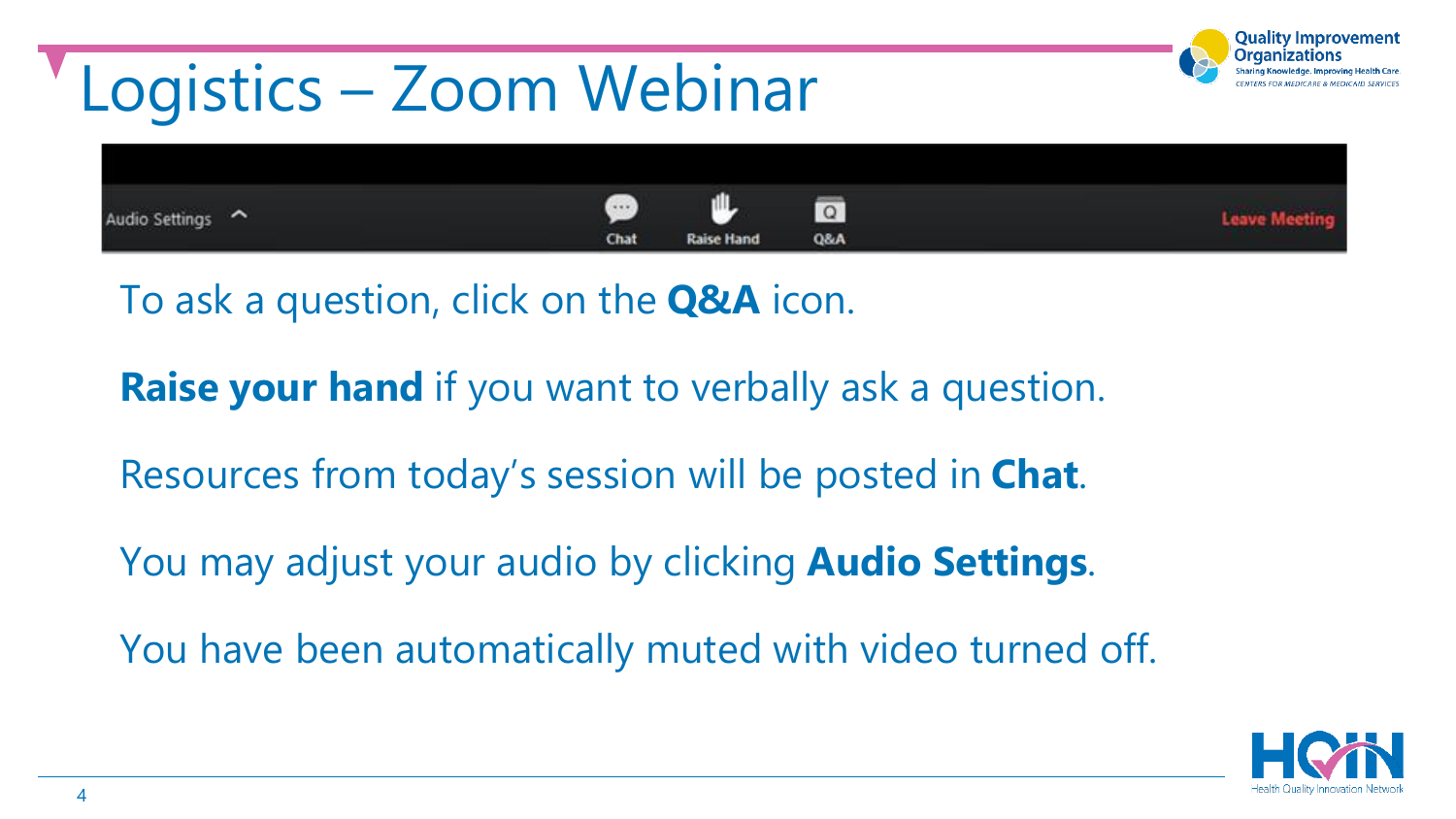

# Today's Speaker



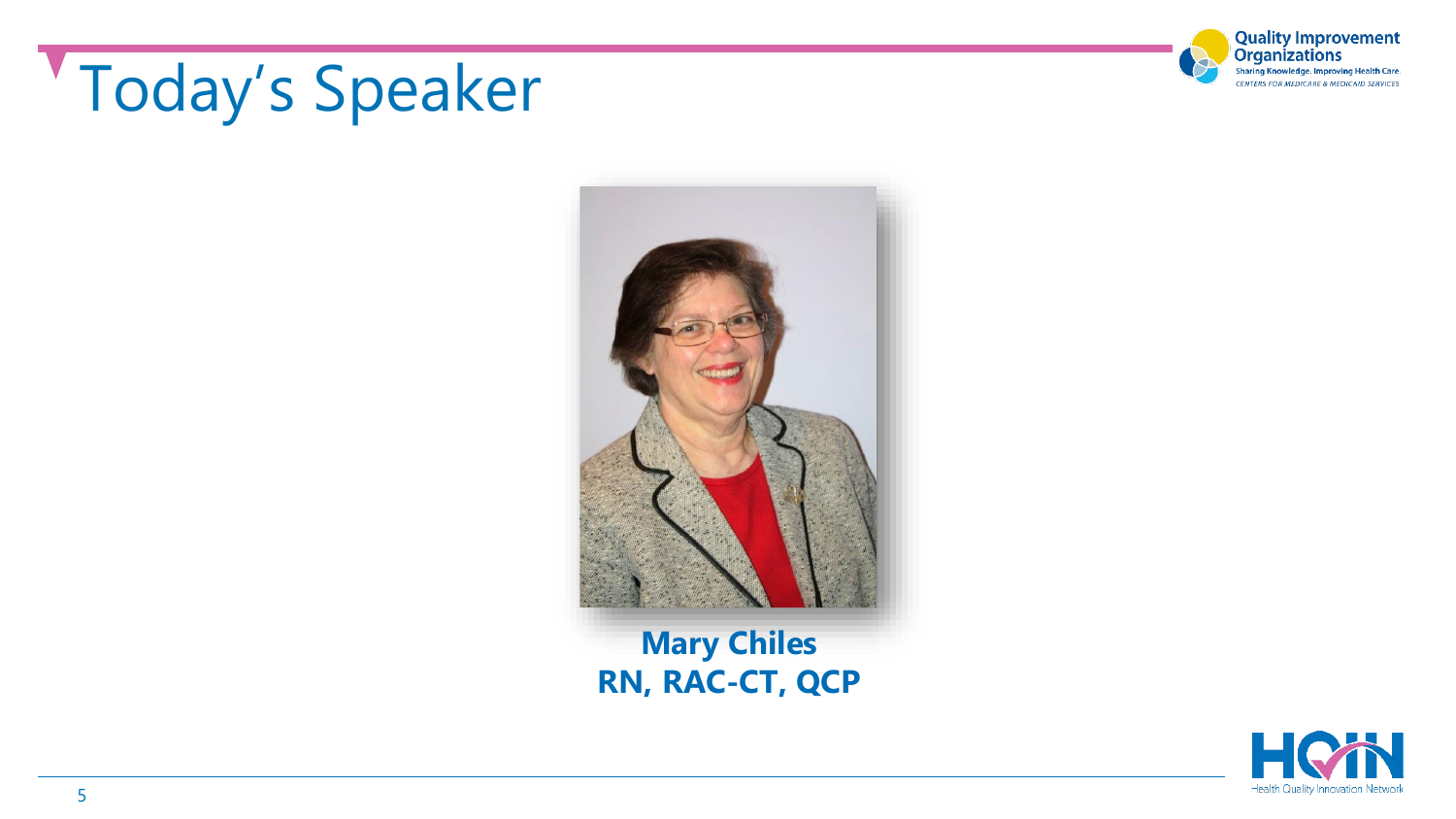#### uality Improvement)

#### Participants will:

- Discuss how adverse drug events (ADEs) result in survey citations.
- Discuss facility systems and processes that minimize risks associated with medications.
- Examine approaches to minimize the risk for medication errors.

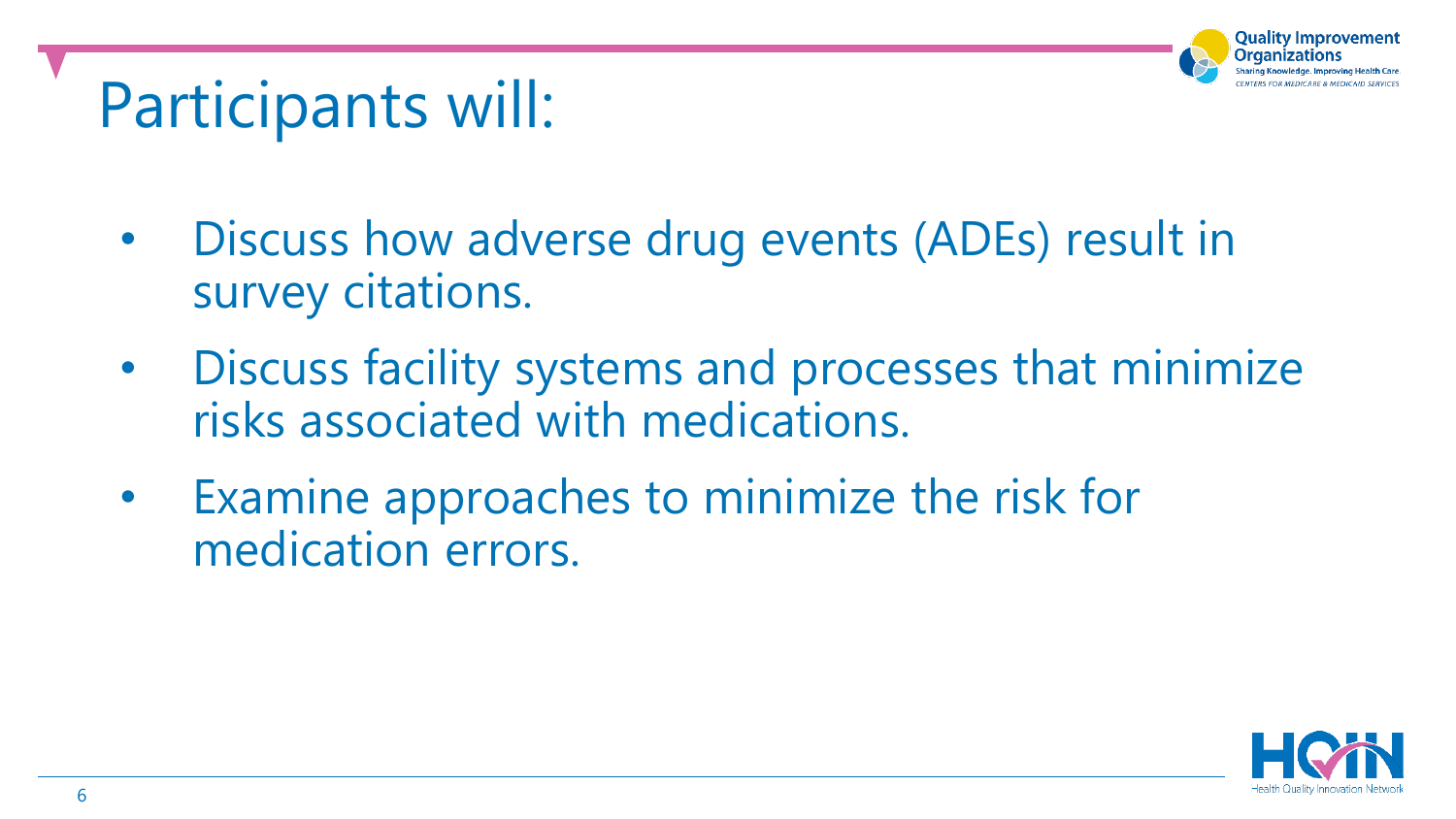**Did You Connect the Dots? Medication Safety** 

- In February 2014, the Office of Inspector General (OIG) released its report Adverse Events in SNFs: National Incidence among Medicare Beneficiaries.
	- − Revealed **one in three skilled nursing facility (SNF) beneficiaries were harmed** by an adverse event or temporary harm event within the **first 35** days of their skilled stay.
	- − **The OIG determined that nearly 60 percent of those events were preventable.**



Quality Improvement

**Organization**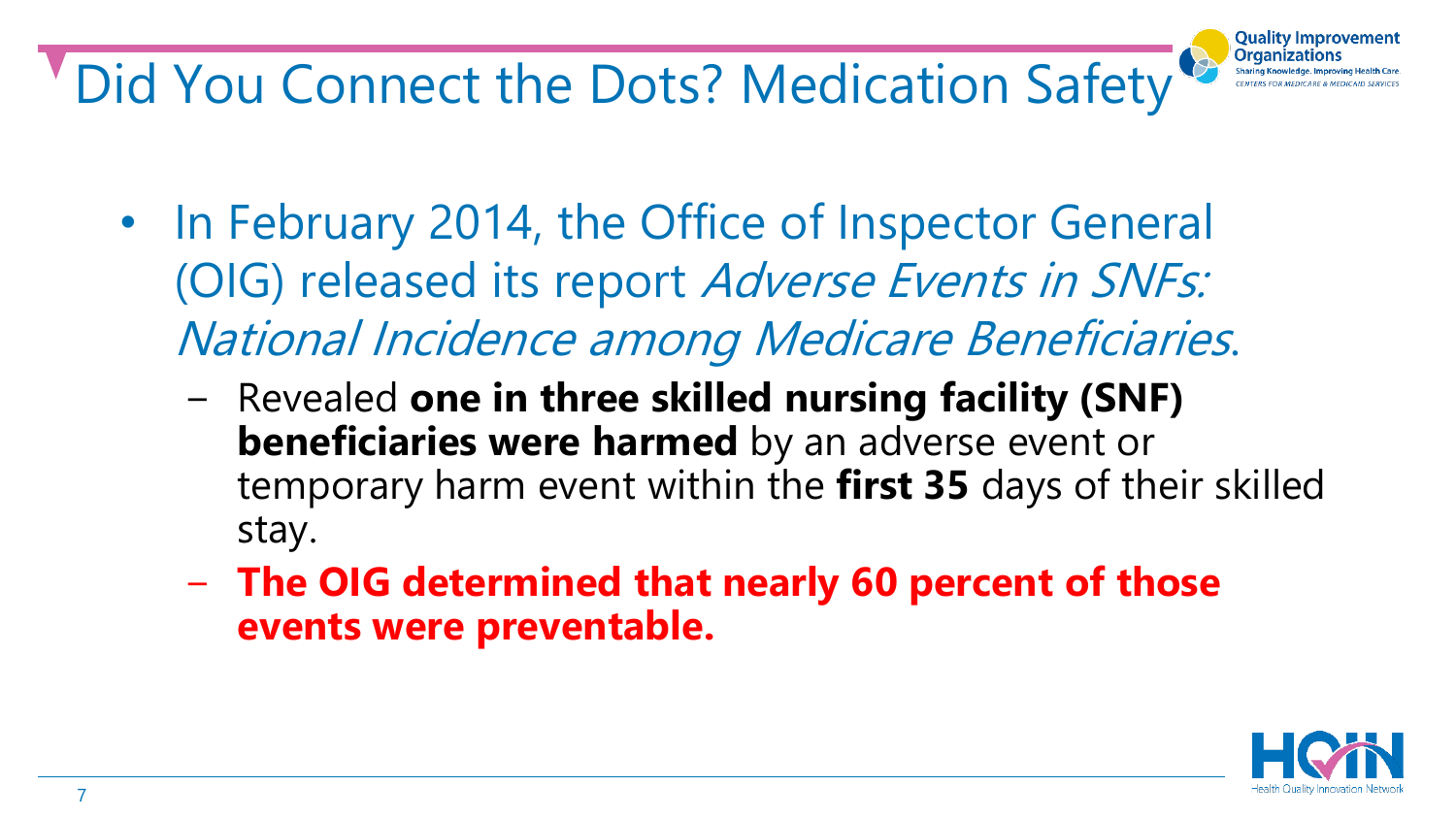## Key Definitions

**Improvement** 

- **Adverse Event:** An untoward, undesirable, and usually unanticipated event that causes death, serious injury, harm, or the risk thereof.
- **Adverse Drug Event:** An injury resulting from drugrelated medical interventions.
- **Adverse Drug Reaction:** Harm directly caused by a drug at normal doses.

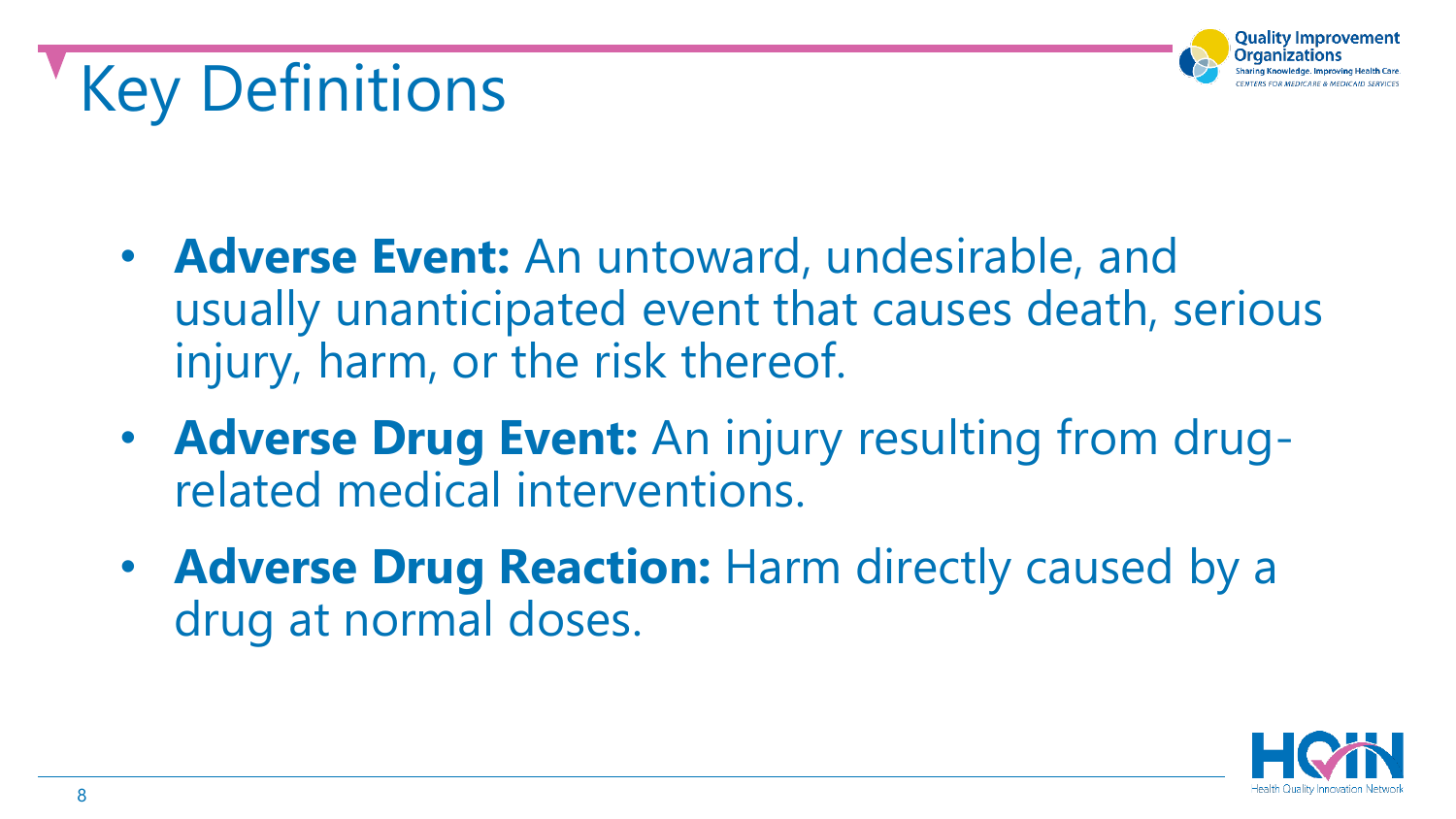

## Key Definitions

- **Anticholinergic Effects:** Physical symptoms resulting from drugs that counter the action of acetylcholine including increased blood pressure, respiratory distress, clumsiness/unsteadiness, bloating/constipation/ileus, nausea/vomiting, dry mouth, delirium, drowsiness/lethargy/fatigue, urinary retention, hallucinations, memory problems, and blurred vision.
- **Prescribing Cascade:** Adverse reaction to one drug that goes unrecognized or is misinterpreted, resulting in the prescriber inappropriately prescribing a subsequent drug to treat the signs/symptoms of the adverse reaction.
- **Polypharmacy:** Multiple definitions exist, but most include reference to drugs without indication and the number of medications used (e.g., more than 10).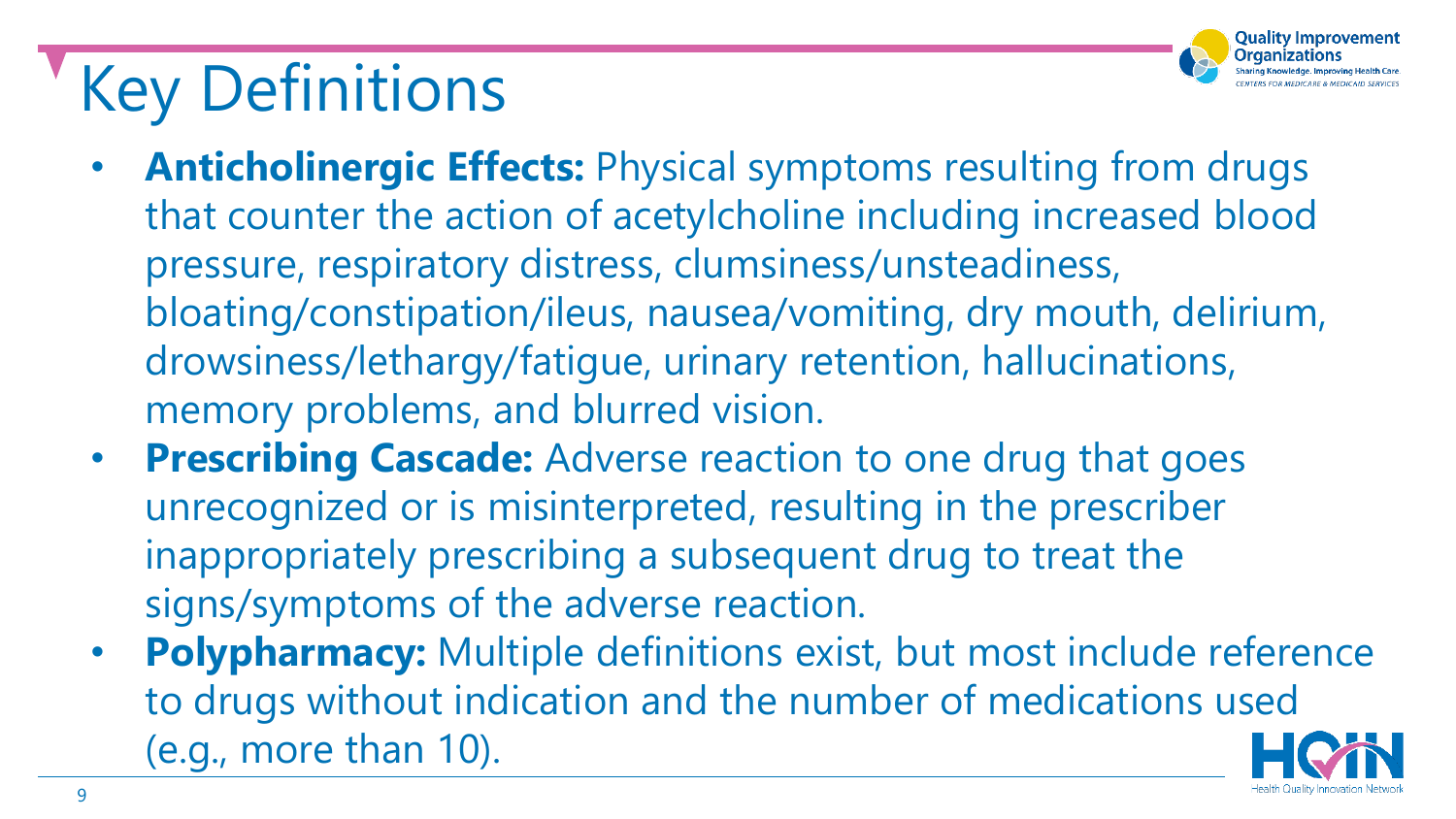## Key Definitions



#### **Risk Factor:** Issue or condition that increases the potential for an adverse event to occur.

- − Resident level issues such as:
	- **■** Medications prescribed
	- **Age**
	- Concurrent conditions
- − System level issues such as:
	- Lack of staff knowledge related to high-risk medications
	- Unclear protocols to address lab results

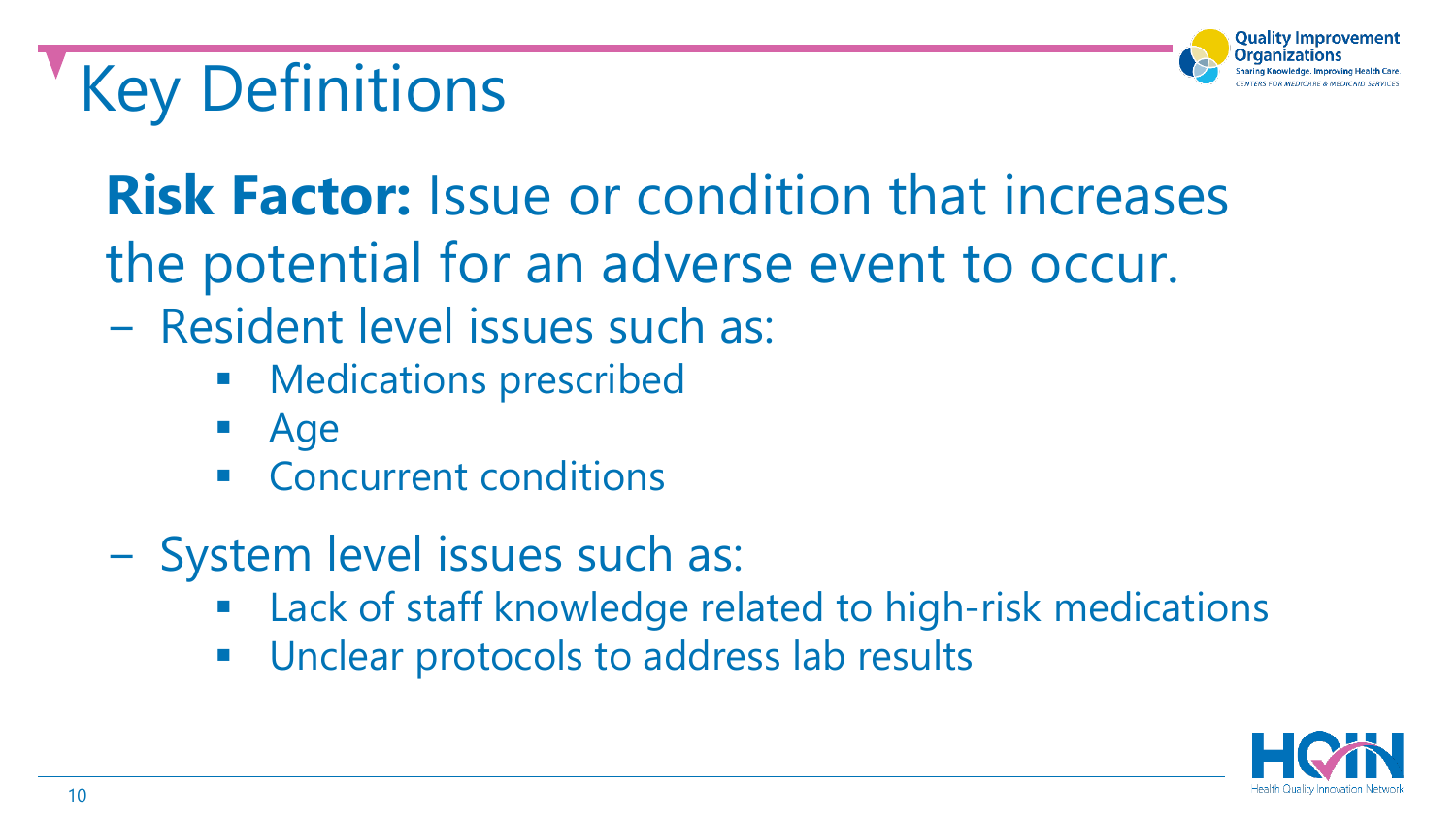



**F759** – Medication Error Rate > 5% **F760** – Free from Significant Medication Errors

| <b>State</b>          | $F-759$ | $F - 760$ |
|-----------------------|---------|-----------|
| Kansas                | 2.7%    | 8%        |
| Missouri              | 17.8%   | 9.5%      |
| <b>South Carolina</b> | 10.9%   | 7.8%      |
| Virginia              | 9.4%    | 12.5%     |



Quality Improvement

Source: [https://qcor.cms.gov](https://qcor.cms.gov/)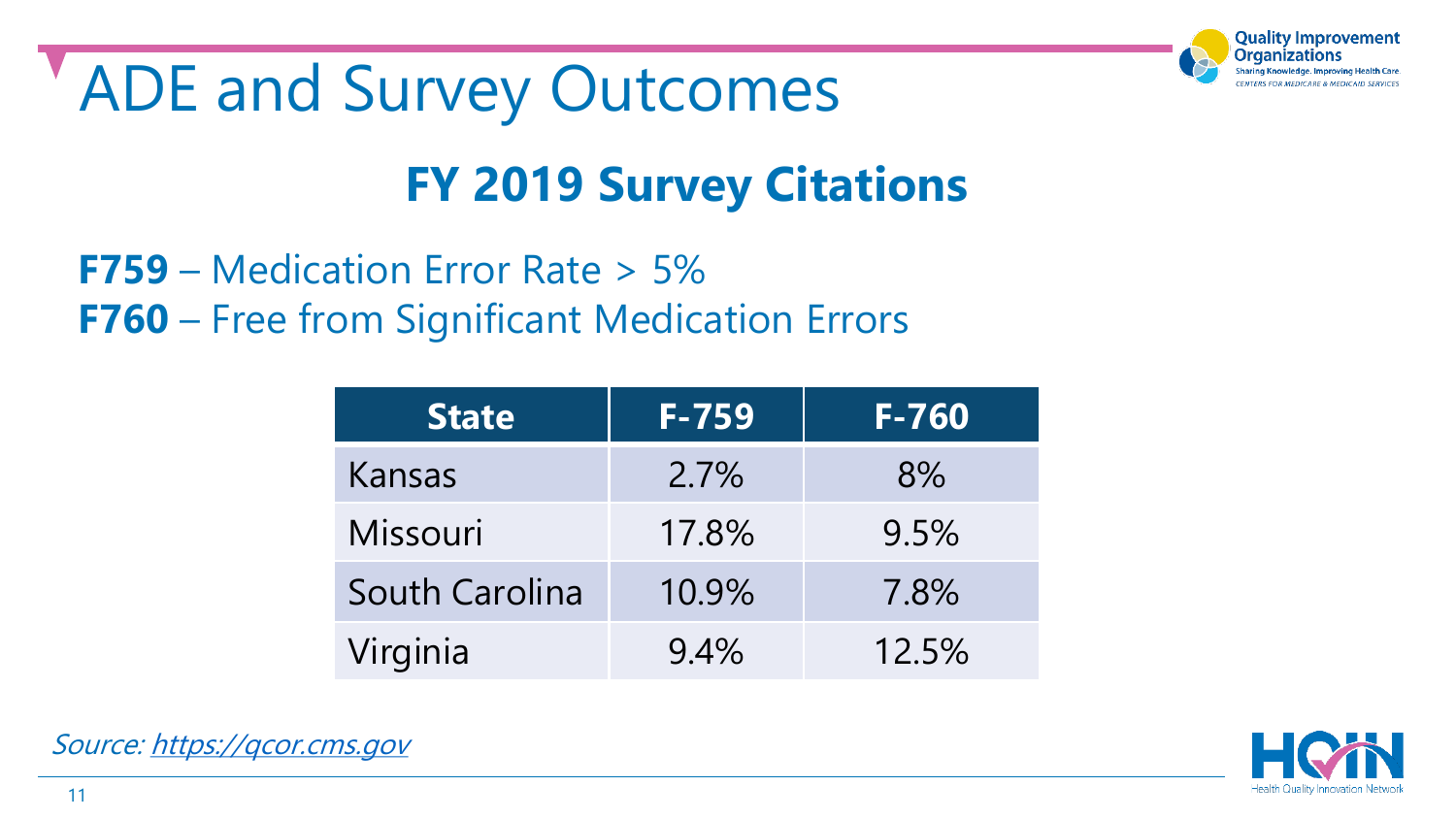Other Potential Survey Citations

The effect of the ADE may pose greater survey and/or liability risks than the actual deficiency of the error.

- Pain
- Injury
- Respiratory distress
- Behaviors
- Hospitalizations
- **Death**



Quality Improvement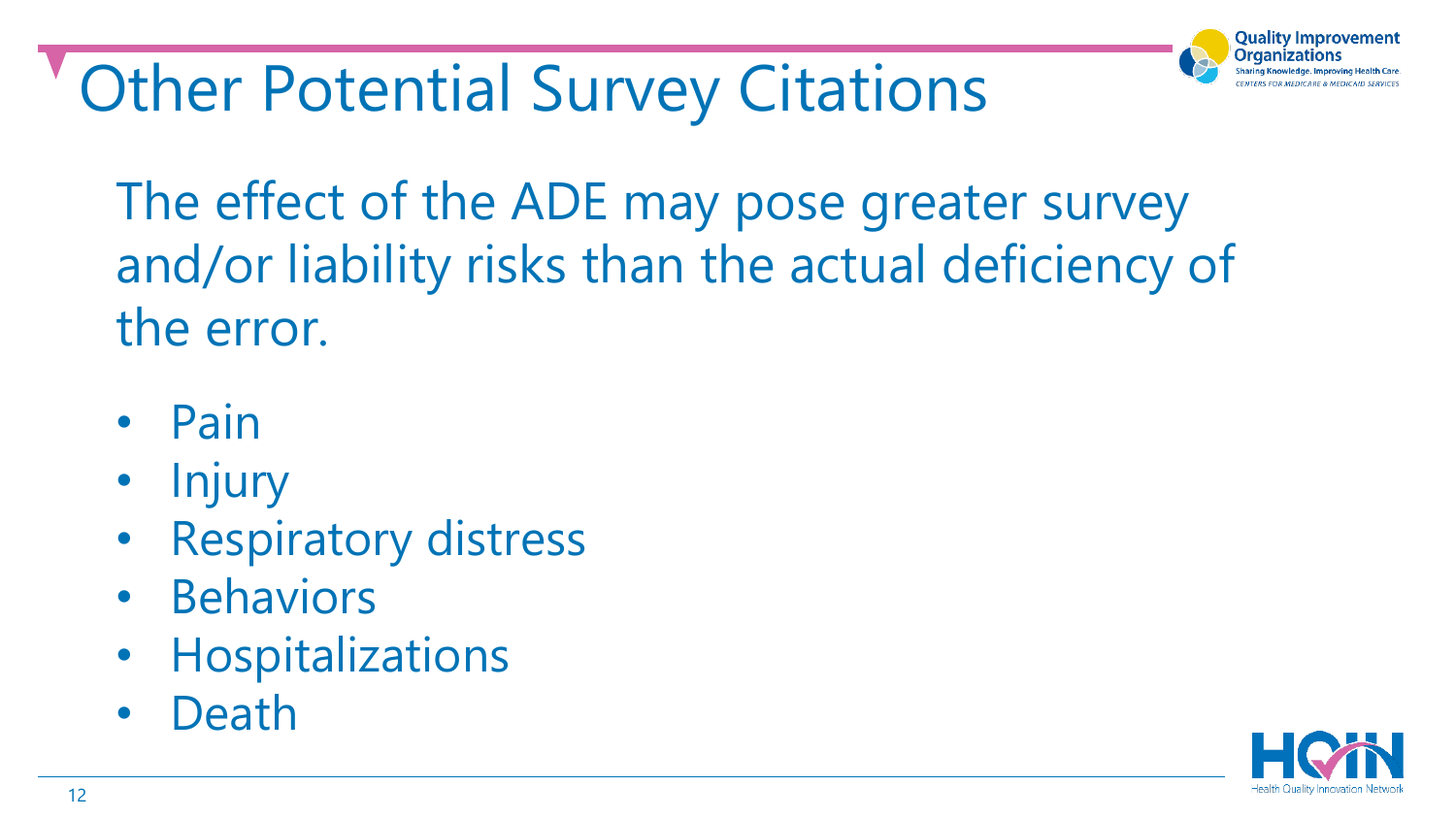### First Step



Recognition that medication administration is a multifaceted process that involves many steps and individuals.

- Initial order
- Transcription/verification of order
- Dispensing of medication
- Delivery of medication
- Storage of medication

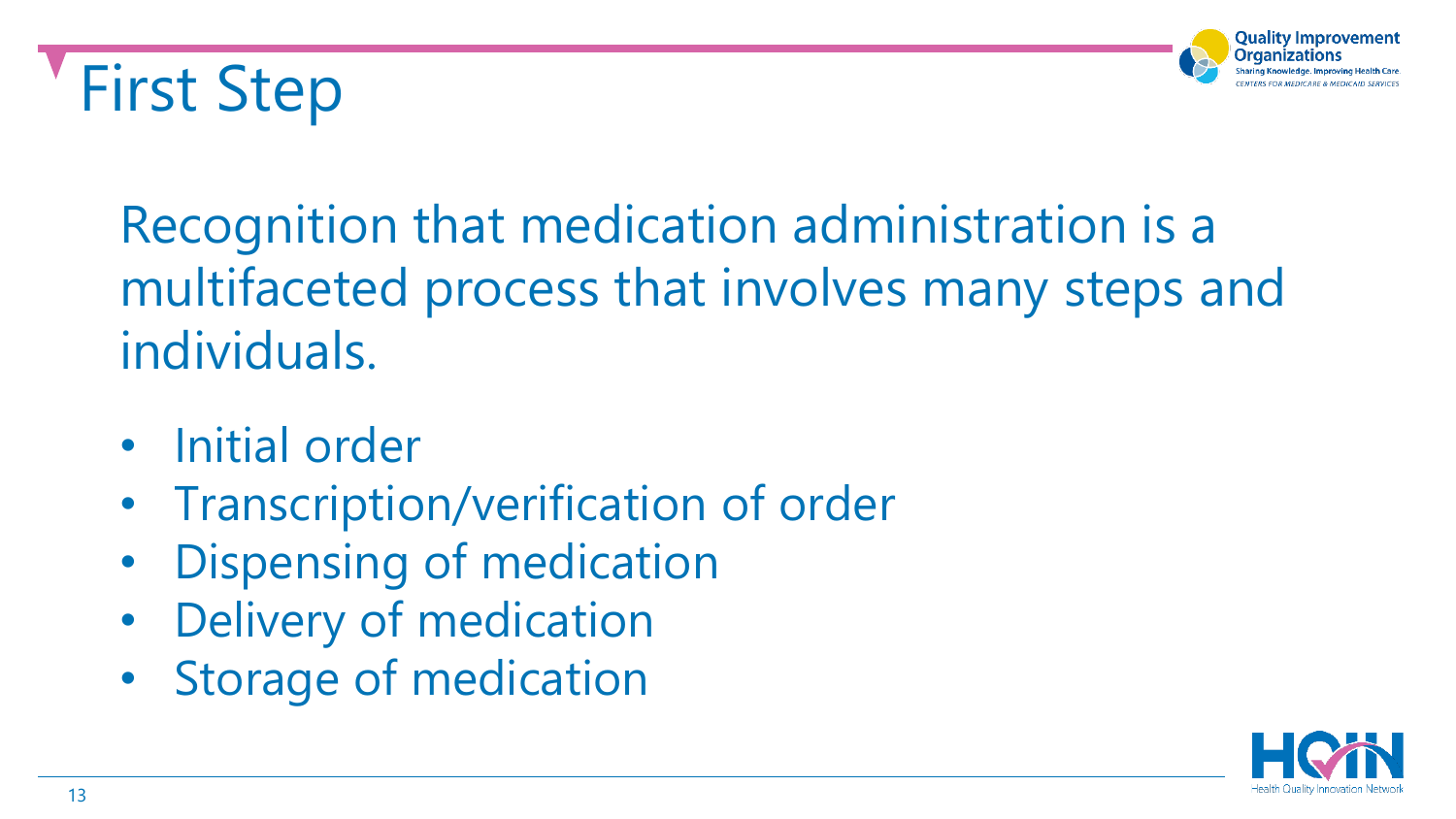#### First Step, continued

- Administration of medication "5 Rights"
	- − **Right resident, Right drug, Right dose, Right route, Right time**
- Resident acceptance/refusal of medication
- Documentation of administration
- Monitoring for effectiveness
- Monitoring for side effects
- Investigation of potential relationship to or with medications when resident experiences a change



uality Improvement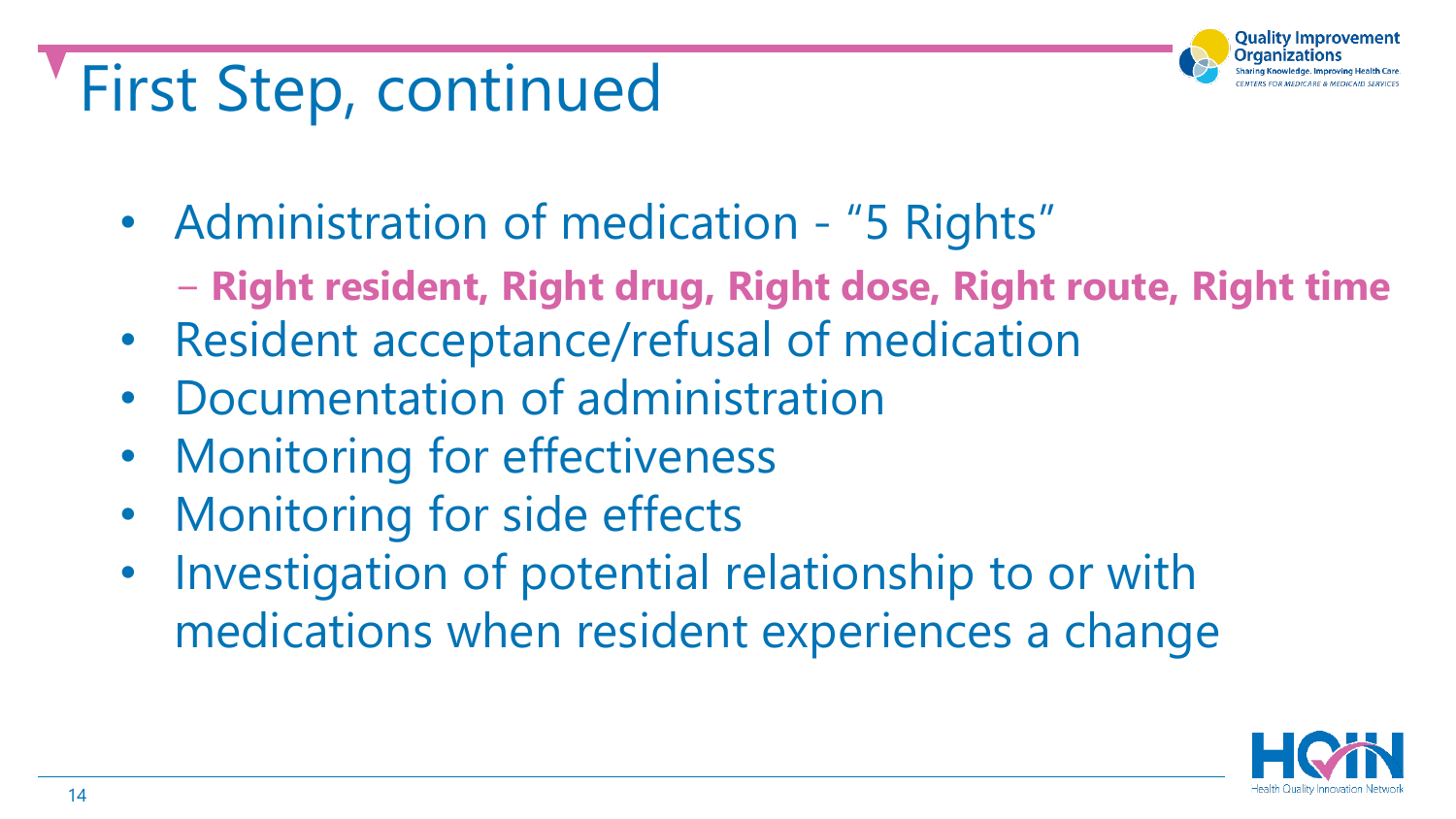### Strategies to Reduce ADE

- Medication administration competency
- Monitoring for medication side effects
- Proactive risk meetings early identification of resident change
	- − Including direct care staff engagement
- Collaboration with providers
- Aggressive drug regimen review with pharmacy



Quality Improvement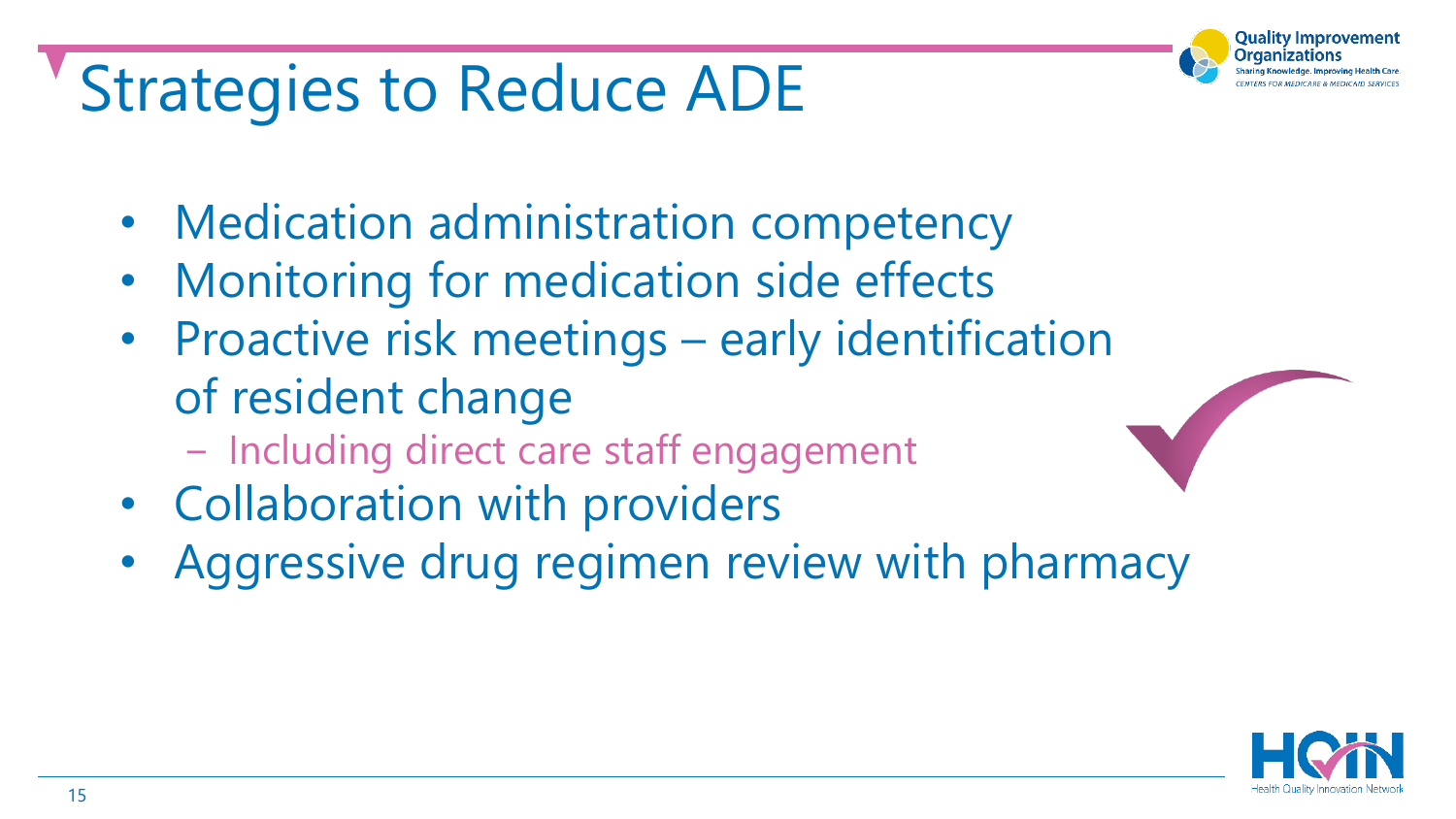#### Strategies to Reduce ADE

- Scheduled and ad hoc QAPI observations
- Recognition of identified opportunities with responsive action plans to reduce recurrence
	- − Individual involved and others who may be involved





Quality Improvement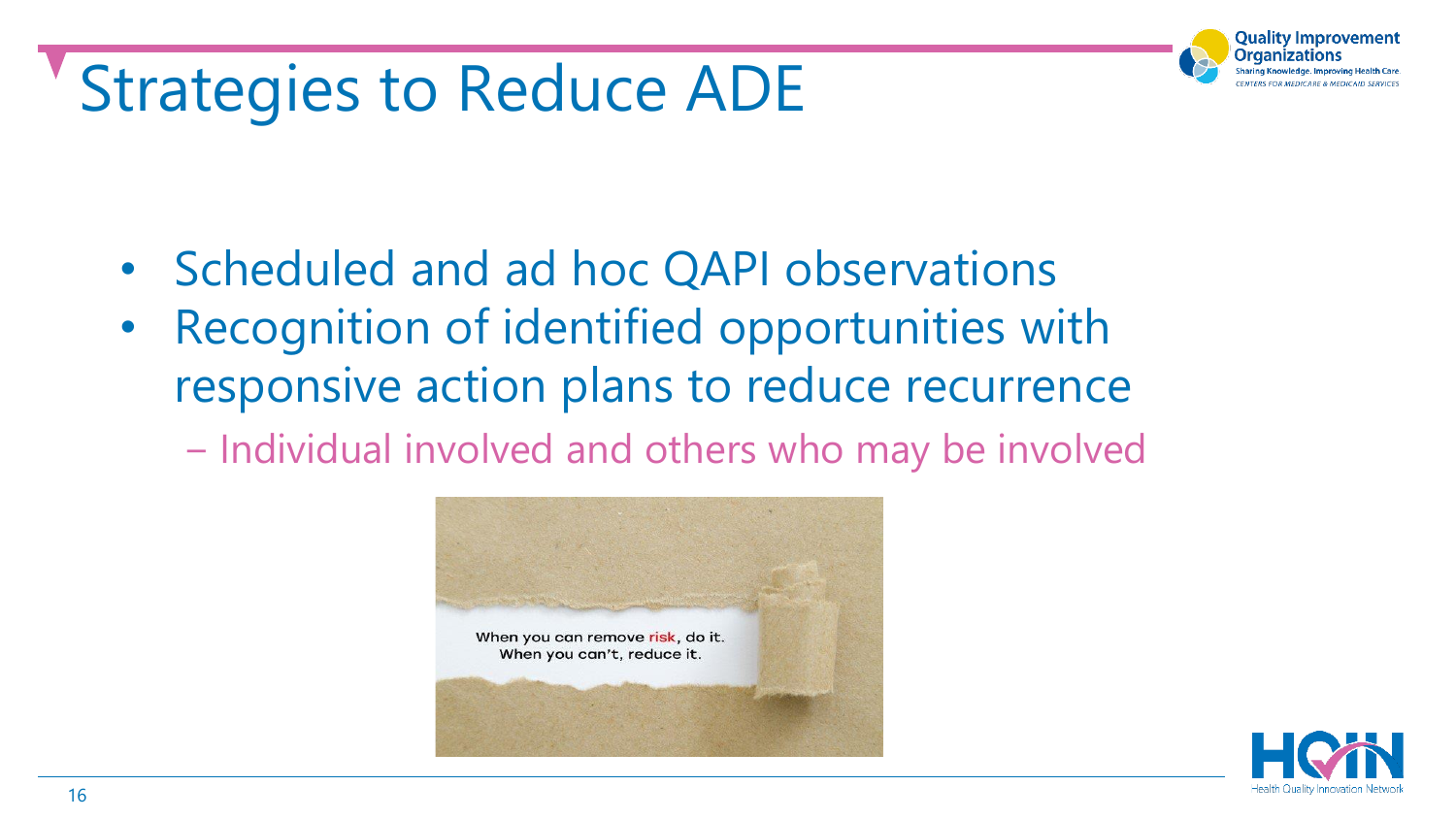

# Monitoring "High Risk" Medications

- Opioids
- Insulin/diabetic
- Antibiotics
- Psychotropics
- Anticoagulants
- Others that may be unique to your residents or your facility

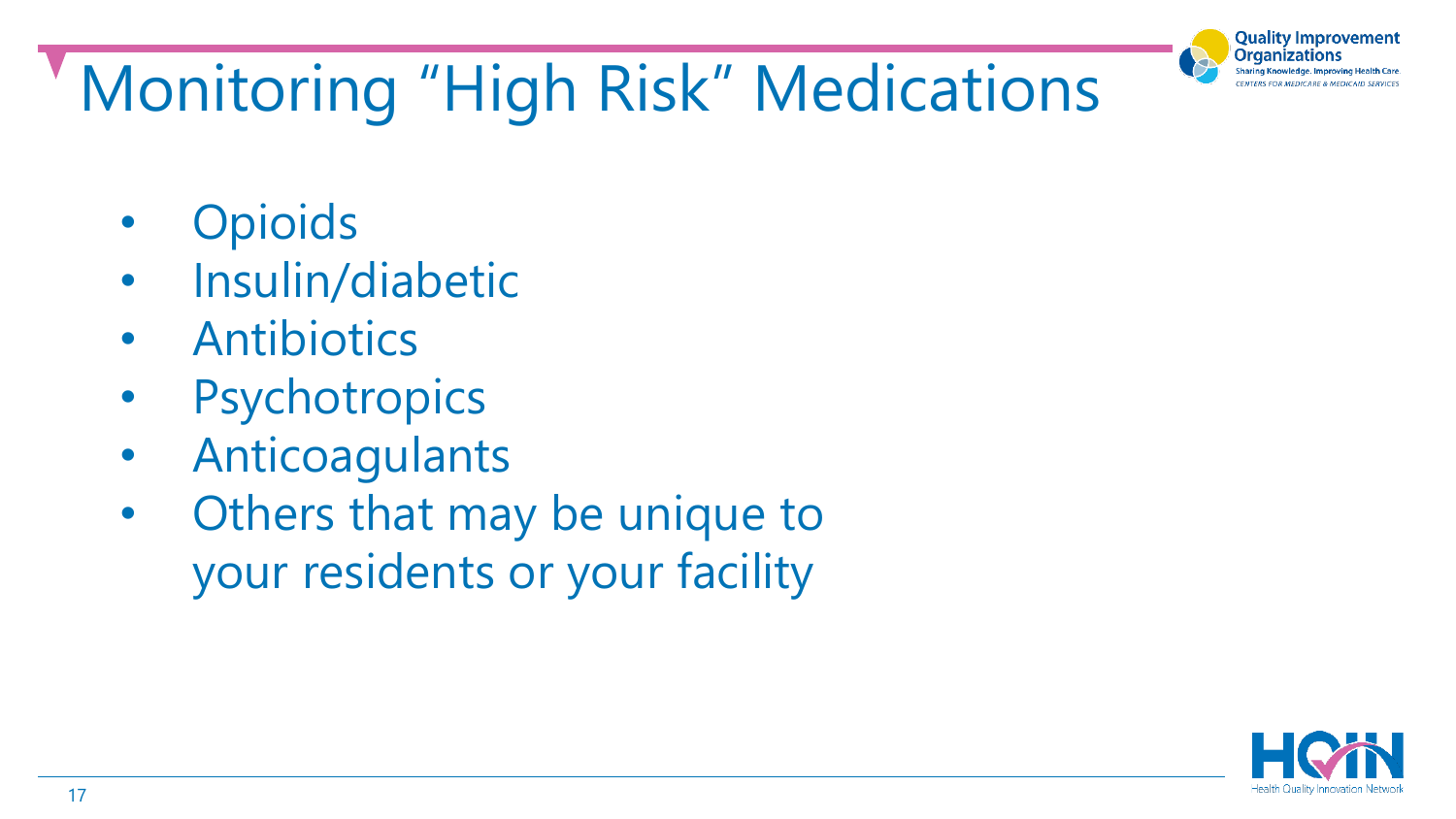Establish a Sense of Transparency



• If an error was made – drill down to the root cause (dig deep)

−Explore the 5 Whys



)uality Improvement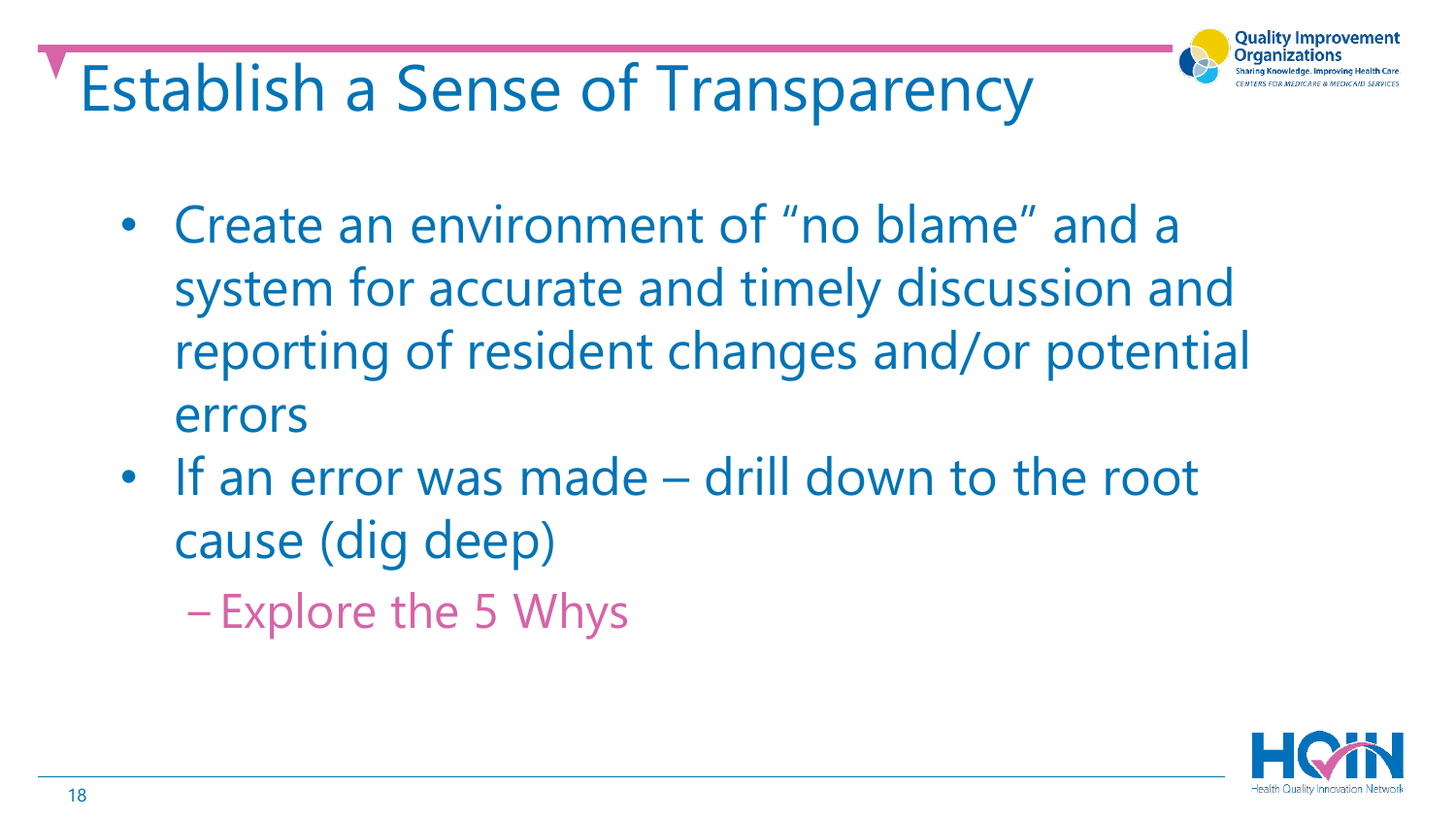### Establish a Sense of Reality

- Residents experience adverse drug events without an error being made
	- − Your responsibility is to recognize the change, investigate and take immediate action to minimize adverse outcomes, and to take action to minimize a recurrence



uality Improvement)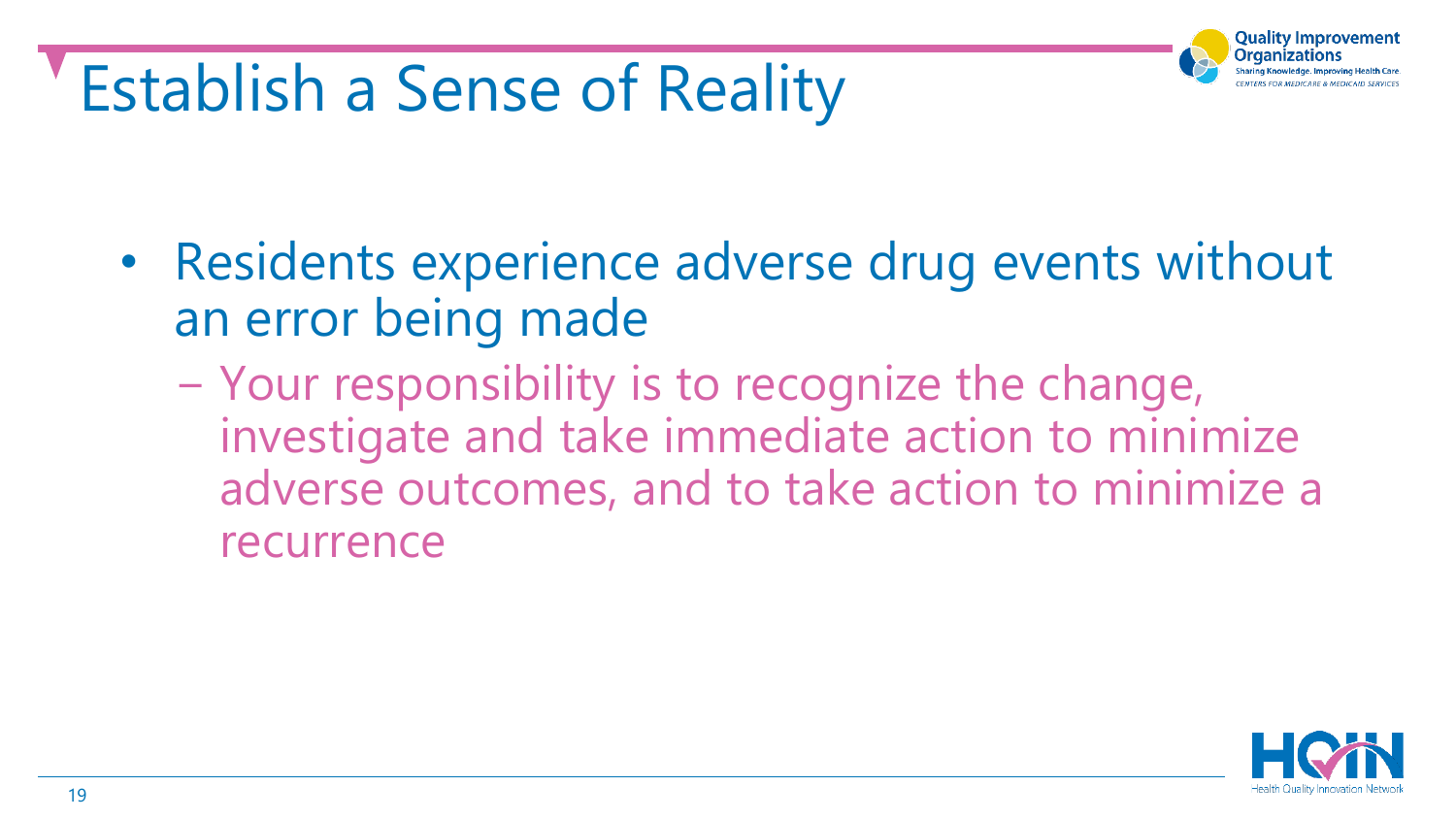### Establish a Sense of Reality

- Medication administration errors occur with the best of nurses for a variety of reasons. Your responsibility is to:
	- − Ensure that they have the right information, tools and competency to administer the medications
	- − Ensure a sense of transparency without blame for timely reporting of an error
	- − Help them understand why the error occurred
	- − Explore systems/processes to minimize a recurrence



uality Improvement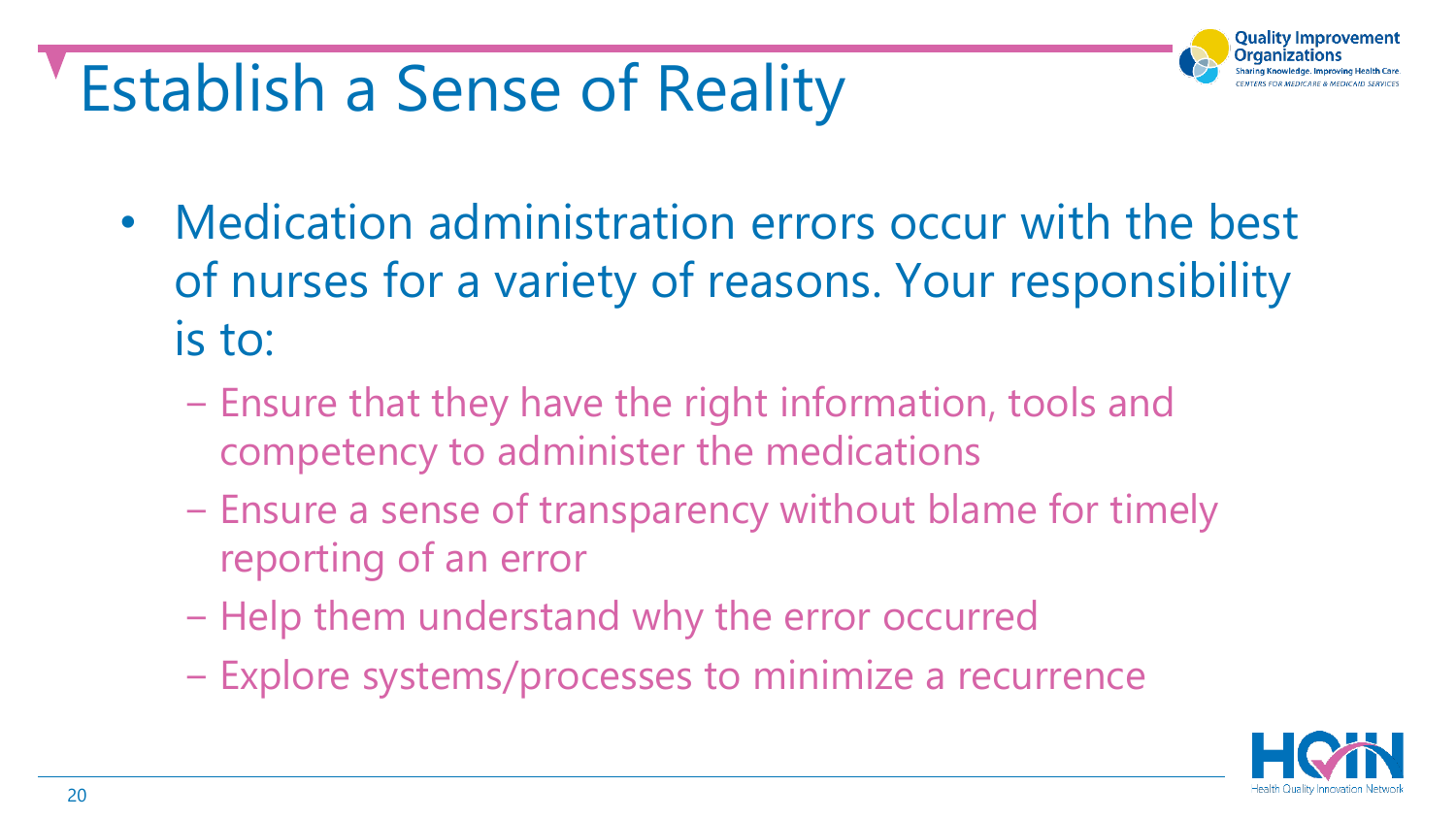

# HQIN Adverse Drug Event Resources

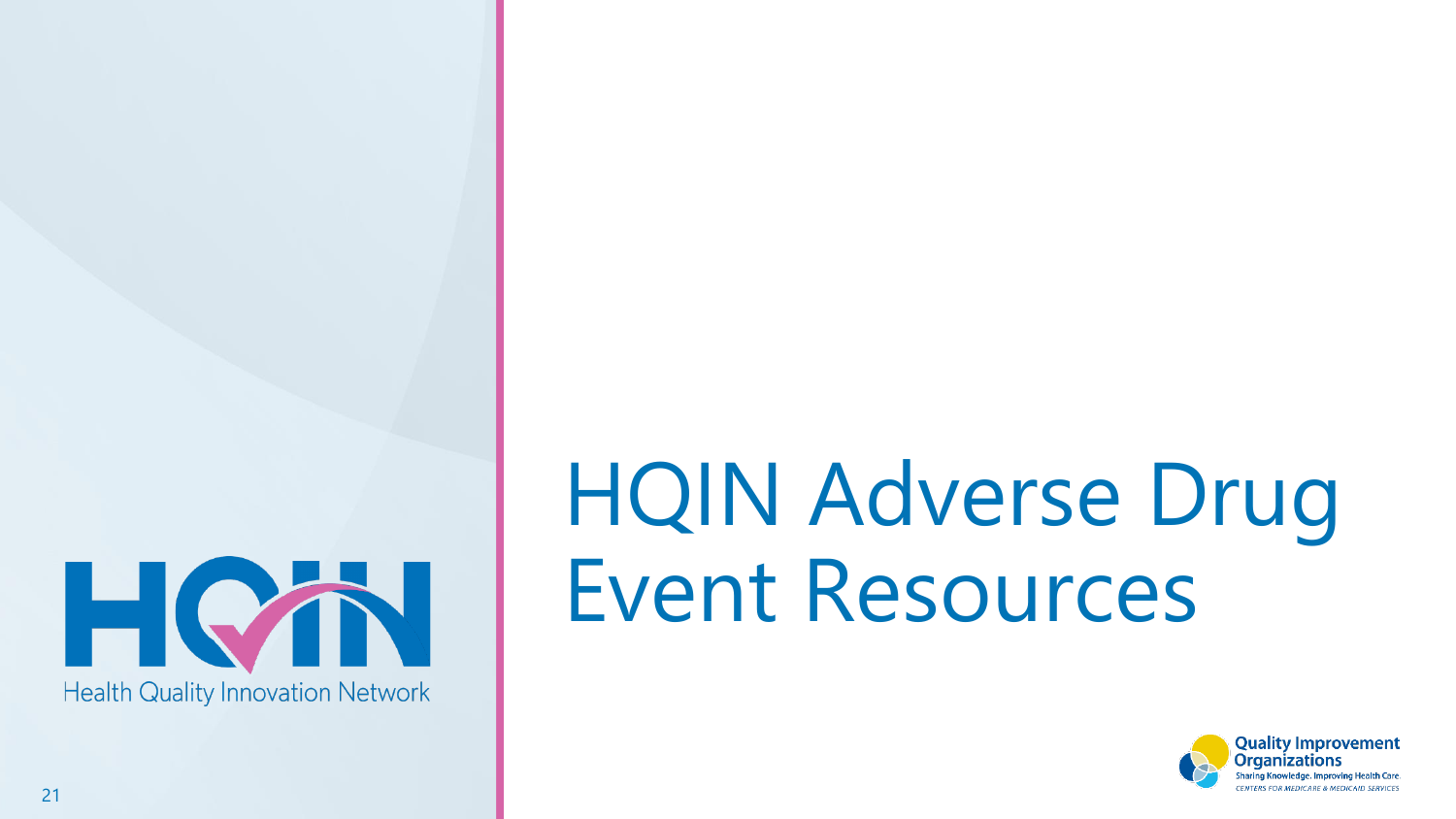#### Self-Assessments & Tip Sheets

#### **Psychotropic Adverse Drug Events Self-Assessment** Complete each field below to assess your organization's commitment to preventing psychotropic ADEs. Download the Plan-Do-Study-Act Worksheet to assist in your improvement efforts. What are your program strengths? What areas need improvement? Are you willing to commit to implementing or reviewing your existing huddle process with direct care staff? **Question** (Check the "Y" and/or "NI" box(es) to designate Y NI **Comments** Yes and if the area Needs Improvement) Does the medical record include consistent documentation of clinical indication, e.g., do physician notes, care plan, and tracking sheets all address the same indication? If receiving PRN and routinely, is there consideration for the timing of administration of the PRN? Is there a system to ensure extended-release formulations are delivered correctly (e.g., medications not crushed)? Is there a system to ensure the resident is routinely assessed for effectiveness of the medication signs/symptoms of adverse drug reactions/events? Is there a system for monitoring for involuntary movements? Is there a system for monitoring for side effects to all psychotropics? Does the medical record include documentation that gradual dose reductions have been attempted or rationale documented if not attempted? **HC# Quality Improvement**

#### **Psychotropic Tip Sheet for Frontline Nursing and CMT Staff**

#### **Risk Factors**

These increase the potential for ADEs. Multiple factors increase risk.

- PRN or routine use of psychotropic medication
- Use of one or more psychotropic medications, including more than one drug from the same class or different classes
- Advanced age
- Polypharmacy

#### **Signs & Symptoms**

Any of these may indicate an ADE may have occurred.

- $-$  Falls
- $-$  Confusion
- Lethargy
- Change in alertness
- Change in behavior
- Cardiac arrhythmias
- Orthostatic hypotension
- Destabilized blood sugar
- Akathisia (inability to remain still)
- Parkinsonism
- Anticholinergic effects

#### **Clinical Interventions**

If any of these actions have occurred, the facility should conduct an investigation to determine if an ADE has occurred.

- Unplanned transfer to hospital
- Call to physician regarding change in usual behaviors or side effects
- New order for restraint/seclusion
- Abrupt stop order for psychotropic medication

#### **Quality Improvement**

Access HQIN's Psychotropic Adverse Drug Events Self-Assessment to assess your organization's commitment to preventing psychotropic ADEs.

This material was prepared by Health Quality Innovators (HQI), a Quality Innovation Network-Quality Improvemen<br>Organization (QIN-Q/O) under contract with the Centers for Medicare & Medicaid Services (CMS), an agency of the U.S. Department of Health and Human Services (HHS). Views expressed in this material do not necessarily reflect the official views or policy of CMS or HHS, and any reference to a specific product or entity herein does not<br>constitute endorsement of that product or entity by CMS or HHS. 12SOW/HQ/QIN-QIO-0118-10/13/21

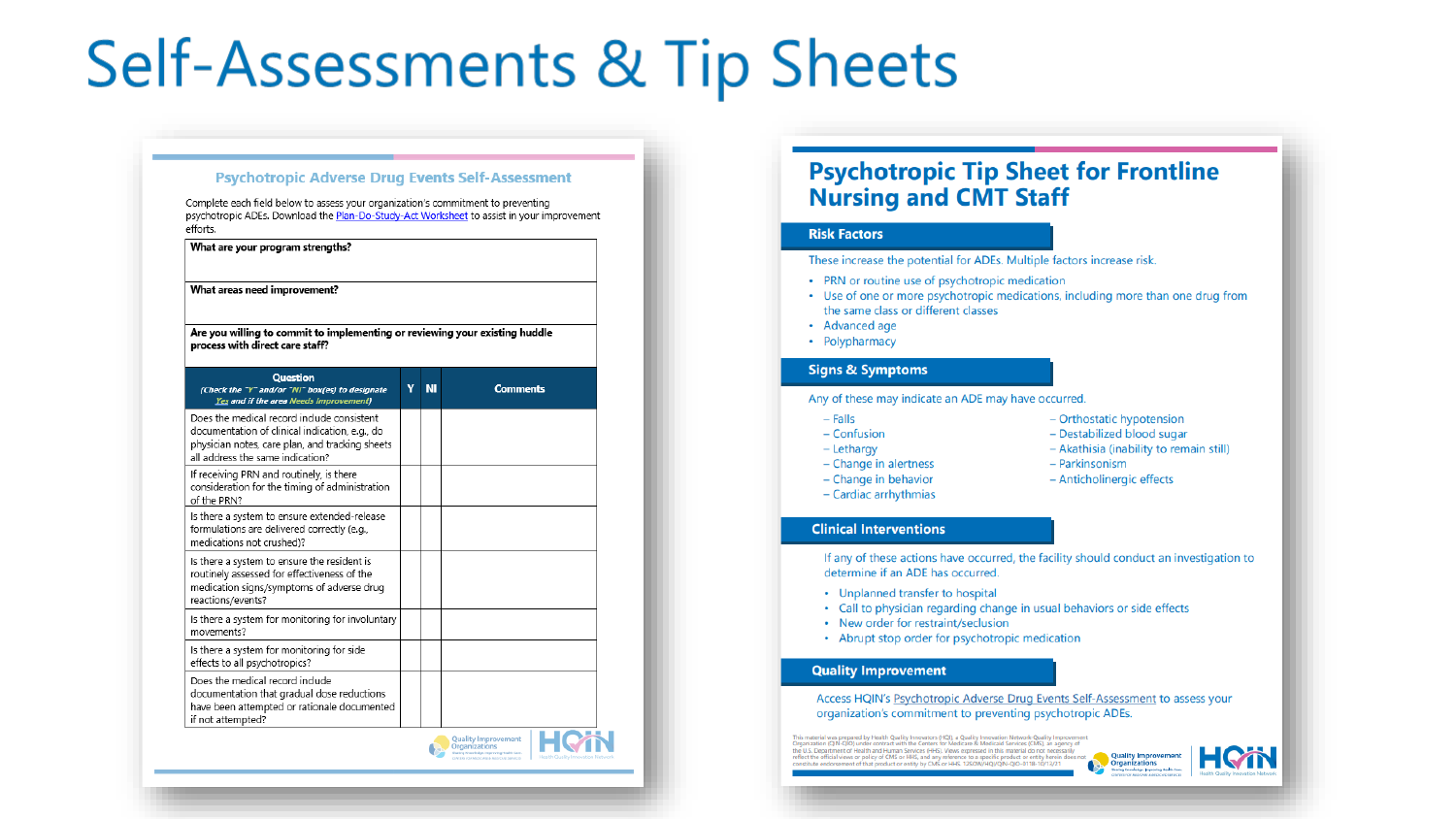### FOR MORE INFORMATION

Call 877.731.4746 or visit www.hqin.org

**Kansas Brenda Groves** Quality Improvement Advisor **[bgroves@kfmc.org](mailto:bgroves@kfmc.org)** 785-271-4150

#### **SOUTH CAROLINA Beth Hercher Quality Improvement Advisor** bhercher@thecarolinascenter.org 803-212-7569



**Quality Improvement Organizations** aring Knowledge, Improving Health Care. **ENTERS FOR MEDICARE & MEDICAID SERVICES** 

**MISSOURI Dana Schmitz Quality Improvement Advisor** dschmitz@hqi.solutions 314-391-5538

**VIRGINIA Allison Spangler Quality Improvement Advisor** aspangler@hqi.solutions 804-289-5342